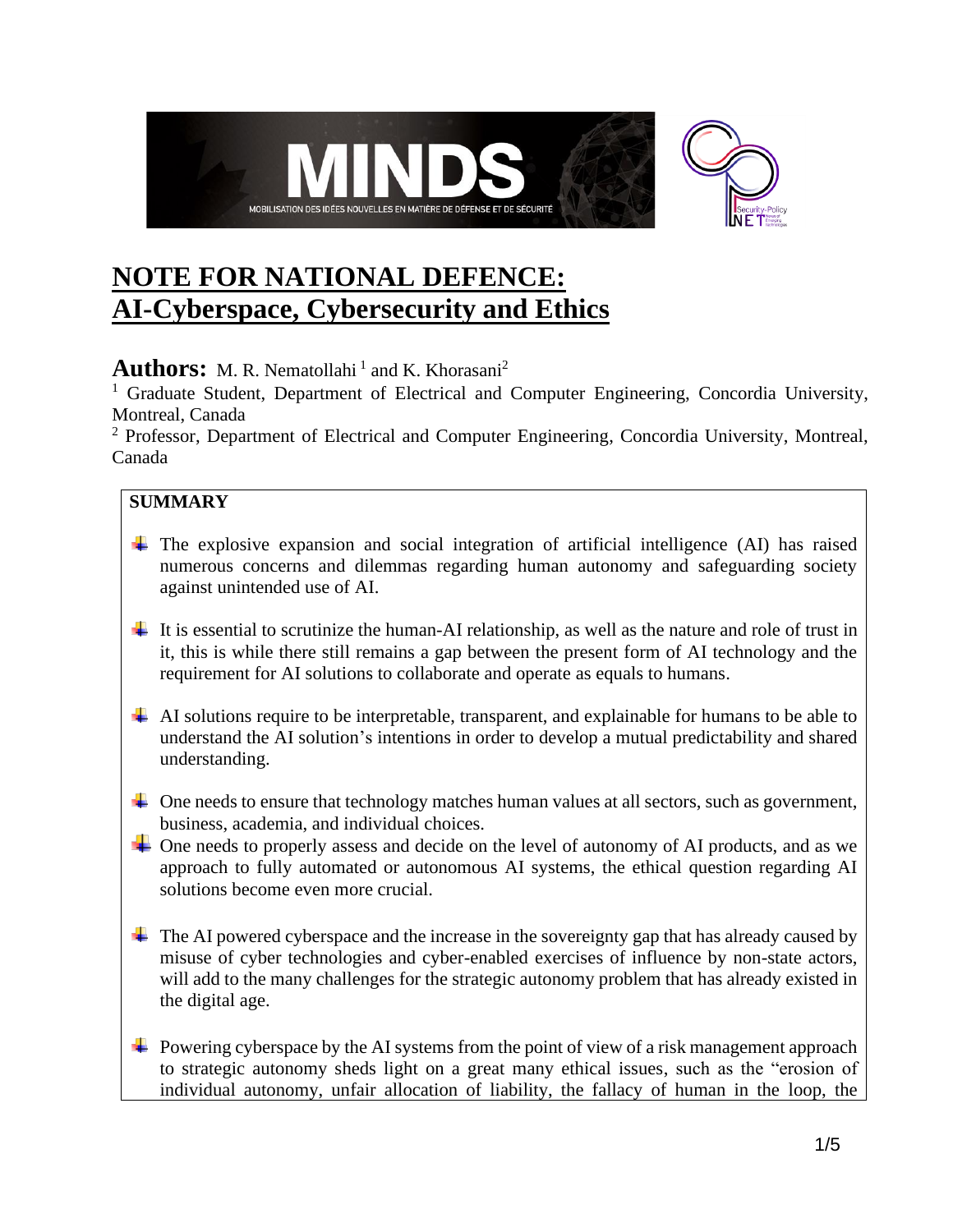contestable ethics of mass surveillance and of trading off individual casualties versus collective protection", to just name a few.

- $\overline{\text{L}}$  Even with effective transparency, AI systems due to lack of security by design, autonomy by design and privacy by design remain vulnerable to cybersecurity threats such as the data poisoning and bias injection.
- $\overline{+}$  AI systems have the potential to improve the porous defences and to facilitate and enable reduction of cyber-crimes. AI systems can improve cyber-security through improving the system robustness, system resilience, and system responses. However, they also ironically facilitate the escalation process of cyber-attacks and exploitation of existing potential vulnerabilities.
- $\overline{\phantom{a}}$  Although AI systems can be used for automating software testing and can bring self-healing capabilities for their production, yet, they are still imprudent to grant such autonomy to AI as this may increase the ethical risks.

#### **CONTEXT**

- $\overline{\phantom{a}}$  Although AI offers countless advantages to human society such as saving time, money and lives, as well as providing individuals with prospect of a more-customized future, it also introduces threats to human autonomy, agency and capabilities. In other words, they raise concerns regarding the possibility and consequences that computers exceed and undermine human intelligence on tasks such as complex decision-making, reasoning, learning visual acuity, pattern and speech recognition, to name a few.
- $\overline{\phantom{a}}$  Code-driven tools diminish human agency by sacrificing independence, privacy and power over choice, as they become more prevalent and complex. At the same time, such autonomous systems can reduce or eliminate the need for human involvement in some tasks.
- $\overline{\phantom{a}}$  Some experts believe that too much dependency on AI will in the long run erode humans' capabilities to think independently or to interact effectively without relying on automated systems. Also, some experts go as far as believing that the expansion of code-based machines and the accelerated growth of autonomous military applications and the use of weaponized information, could result in erosion of socio-political structures and possibility of great loss of lives.
- $\overline{\phantom{a}}$  AI tools are mostly employed and supervised by companies and entities who only seek profit and power, and human values and ethics have been widely overlooked. It is crucial that one attempts to ensure that technology matches human values at all levels, such as government, business, academia, and individual choices.
- $\downarrow$  Although AI will be used to make world a better place by eliminating poverty, improving health, and providing better education, its super-human performance will definitely allow increasingly concentrated wealth and power, leaving many behind.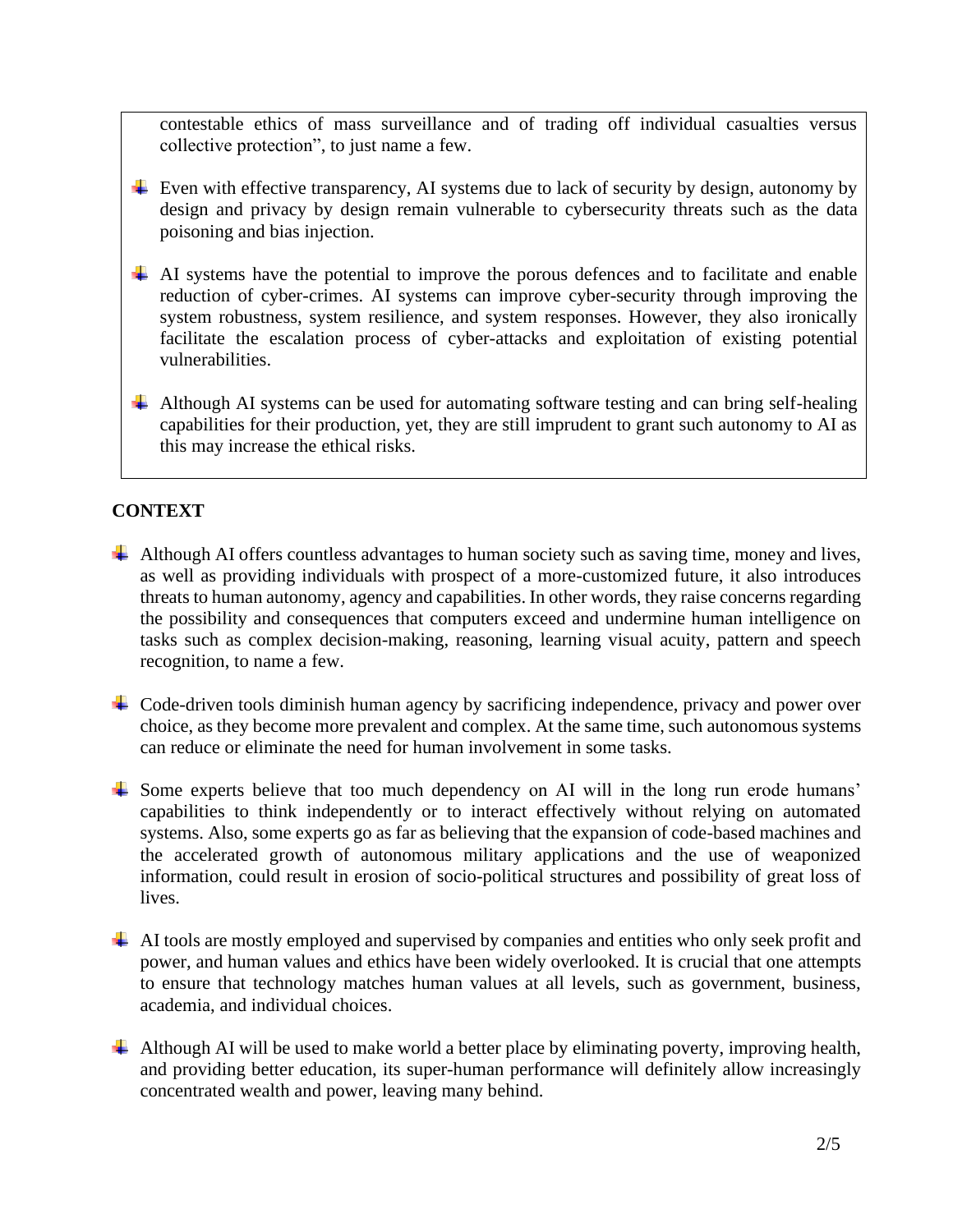- $\ddot{\phantom{a}}$  The issue of trust is of utmost importance for social interactions. In this context, the terms trustor and the trustee play key roles. These roles are applicable to humans and the AI to carry out a given task.
- $\overline{\phantom{a}}$  For each trustee, automation level defines the level of capabilities in performing the task, while autonomy of the trustee defines the opportunities and is somehow proportional to the level of trust on the trustee.
- $\overline{\phantom{a}}$  The severity of risks of AI systems are proportional to the level of autonomy of AI solutions, and the level of autonomy should be aligned with the level of automation of each product or solution.
- $\overline{\phantom{a}}$  AI has been given an opportunity that is the degree of freedom by which it is allowed to perform by the human trustor, as well as the authority delegated to it. This could be equivalent to an opportunity for the trustee to defect. In other words, "if the intent of the AI is not aligned with that of the human, the AI is likely to make decisions that disappoint the human and cause the human to suspect the intent of the AI, leading to a situation of human mistrust regardless of the AI's level of automation and level of autonomy".
- Ethical questions and dilemmas are raised again and even become bolder as AI and cyberspace and cybersecurity merge in a developing context.
- Through a misuse of cyber technologies and a cyber-enabled exercise of influence by non-state actors, 'cyber' has created a 'sovereignty gap', which consequently disrupts and alters the balance of power in the traditional state-based system of international relations.
- Strategic autonomy is a tool to sovereignty. Traditionally, strategic autonomy was mostly regarded as a military and defense domain term. However, nowadays, it refers to much broader criteria such as the economy, society, and the democracy.
- $\perp$  In a more general manner strategic planning defines to be "the ability, in terms of capacity and capabilities, to decide and act upon essential aspects of one's longer-term future in the economy, society and their institutions".
- $\overline{\phantom{a}}$  Policy makers faced new challenges in strategic autonomy in the digital age due to the above reasons of possible misuse. This is while adding the functionalities of AI makes it even more challenging.
- $\overline{\phantom{a}}$  AI lacks transparency in how it approaches the problem of decision-making and temptation of granting responsibility of an operator onto 'the system' can results in extensive monitoring for members of society that could be intrusive and coercive in the sense that it promotes the feeling that their sense of being in control is becoming more and more elusive. Under such circumstances one's sense of autonomy turns out to be fragile and insubstantial.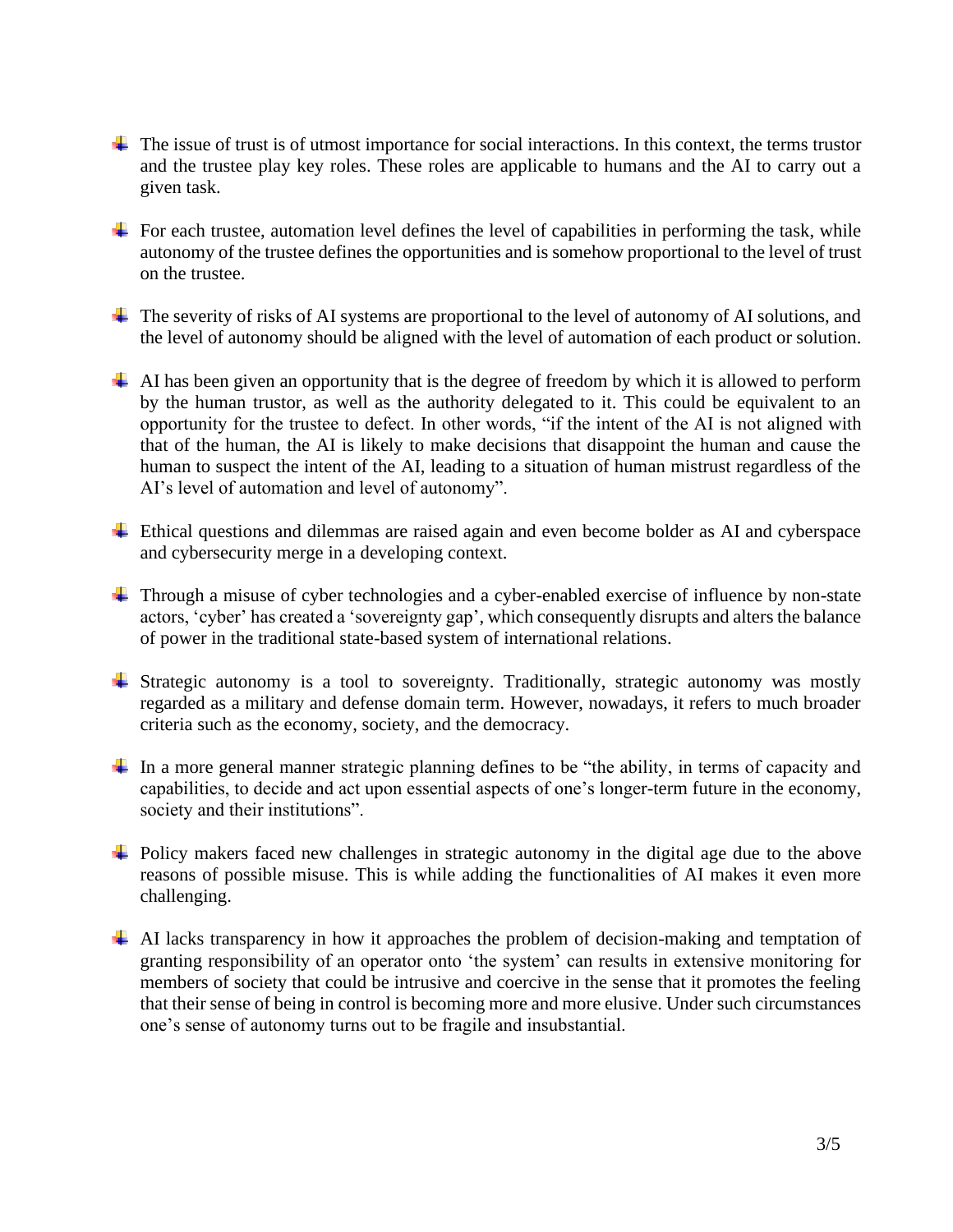- AI interaction with cyberspace goes beyond what it has been discussed, and can be used for shaping the future of the cyberspace as well. In this regard, among the many questions, the questions regarding the cybersecurity are of outmost importance.
- AI has the potential to improve the porous defenses and to help reduce cyber-crimes. AI can improve cyber-security through improving system robustness, system resilience, and system responses. However, as AI enables better targeted, faster, and more impactful attacks through recognizing and detecting the vulnerabilities of systems, it ironically facilitates the escalation process of attacks and exploitation of potential vulnerabilities.
- AI can take software testing to a new level by creating the capability of self-testing and selfhealing in software design, which enables them to verify and validate software and to become more robust. However, granting full autonomy to the AI in this sense is imprudent as it may increase ethical risks.
- $\overline{+}$  AI also has been employed for threat and anomaly detection to improve system resilience. For this purpose, AI often tracks and monitors human data and their device interactions. It also monitors their behavior and generates biometric profiles. Such extensive monitoring and comprehensive data collection adversely impact human subjects' privacy and increases the risk for breach of data confidentiality through cyber-attacks. It also creates a mass-surveillance effect which is mostly undesirable. Therefore, in this sense AI behaves as a double-edged sword.
- <sup> $\pm$ </sup> Machine learning algorithms are trained and developed by using large datasets and heavily depend on data collections in order to progress in their recognition and detection capabilities, which ultimately makes them vulnerable to unintended bias or intended biases and data positioning by adversaries.
- $\overline{\phantom{a}}$  By the growth of AI and rapid advancements in this field "citizens will face increased vulnerabilities, such as exposure to cybercrime and cyberwarfare that spins out of control, and the possibility that essential organizations are endangered by weaponized information".
- $\ddot{\phantom{1}}$  The worst-case scenario might be the occurrence of unrestricted military development in which machines take over and destructive weapons will become more readily accessible. Therefore, it is vital that particular AI ethics be developed and guaranteed.

#### **RECOMMENDATIONS**

- It is essential to scrutinize the human-AI relationship, as well as the nature and the role of trust in it. Research suggests that there still remains a gap between the present form of AI technology and the requirement for AI to collaborate as equal to humans. Thus, "the research community is still developing solutions for AI to be, interpretable, transparent and explainable to allow humans to understand the intention of an AI and develop mutual predictability and shared understanding".
- **F** Proper level of autonomy for each AI solution should be evaluated and be used proportional to the AI automation capabilities and risks.